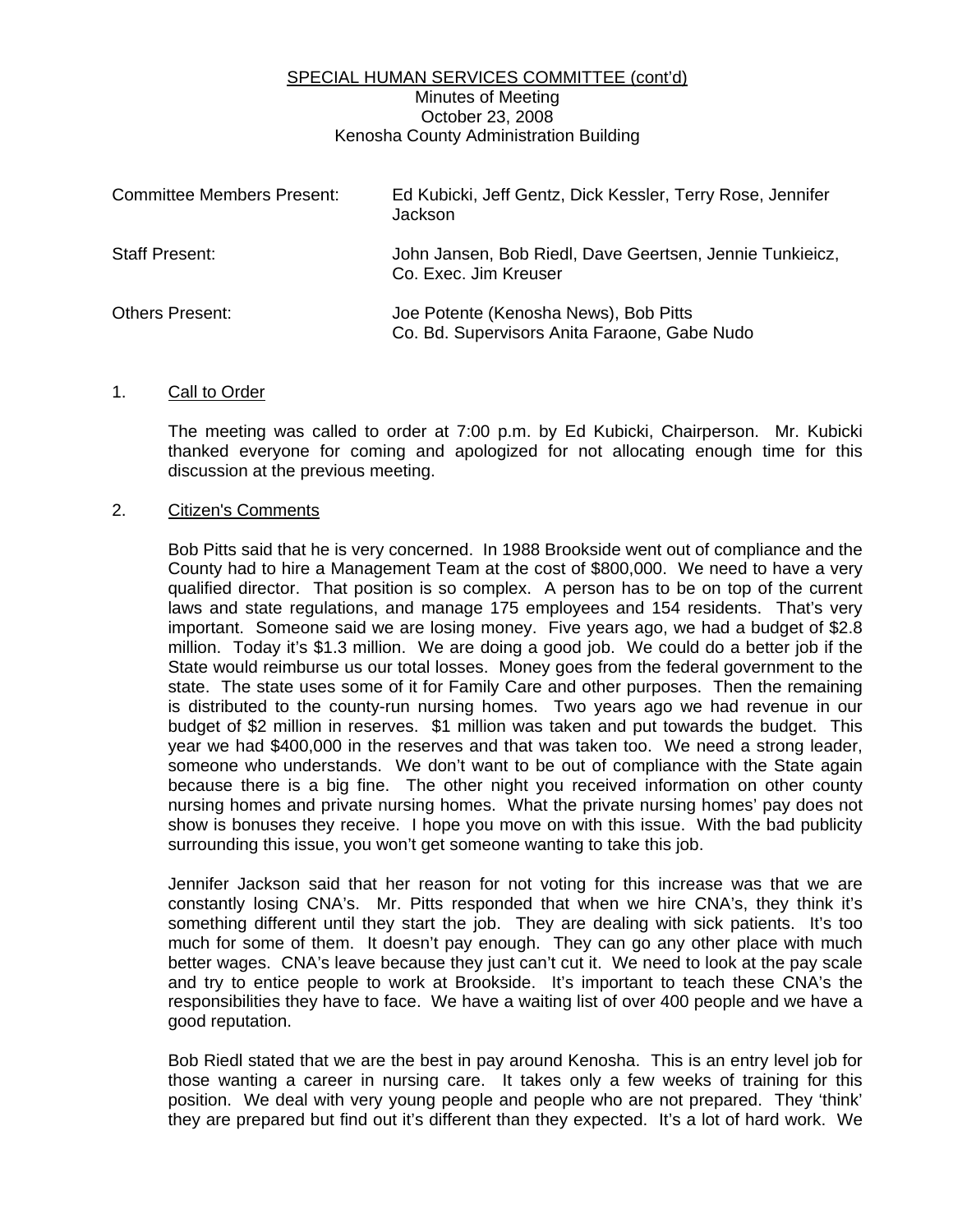are not understaffed. We are always taking applications and hiring to be sure we have a ready list of people.

## 3. Approval of 2009 DHS Budget

 Ms. Jackson said that she did not want to see our county become top heavy, which is another reason she voted against this raise. However, after looking into this a little bit more and talking to everyone here about the CNA's, she realizes this is not where the problem is. She doesn't ever want to see our nursing home privatized. If a more qualified director will help, she will switch her vote.

 Terry Rose said he always thought Brookside was a very well-run institution. It was a big surprise to learn there was a problem, which came out during the pay raise issue. The Brookside Board of Trustees should have brought this to our attention. This is a financial issue. Brookside was running in red ink year after year. Any private nursing home running this way would be out of business. The State is not going to pay us more. If you are going to retain Brookside, how are you going to finance this? Why are we running a deficit? The letter from Grande Prairie states they receive more money than we do. Laurie Staves said she will be meeting with the Grande Prairie administrator about this next week. But our Trustees should have been on top of this.

 Mr. Rose also reminded the committee members about the approval on Oct. 7th of John Jansen's appointment with an annual salary of \$96,729. The Brookside director will make more than Mr. Jansen. If we are going to go from 'J' to 'K', we need to amend this resolution to require as a condition of employment that one of the goals of the new administrator should be deficit reduction. We need this as a condition of employment.

 Mr. Pitts addressed the Grande Prairie letter. The rate is based on the level of care. They get more money for different levels of care. It always depends on the resident. Reducing the budget is a good thing but we lose \$100 a day on Title 19 patients. How can we recoup that? This is one of the Brookside problems we are facing. We also have to pay the total hospital cost for our Title 19 residents.

 Mr. Kubicki said that it took him a few days to digest all of this information. He also spoke to administrators in this state and the neighboring state. The Brookside increased wage range is comparable to their wages. He will support the budget for Brookside this evening.

### **Jeff Gentz moved to approve the 2009 DHS Budget, with the Brookside administrator increase; Dick Kessler seconded.**

 **Terry Rose moved to amend the budget resolution to require, as a condition of employment, that one of the goals of the new administrator be deficit reduction. Ed Kubicki seconded.** 

 Mr. Gentz said he likes the idea of deficit reduction being a goal but not a condition. Will they be fired if they don't reach it?

 Mr. Rose replied, 'Yes, the person could be discharged if they didn't meet the deficit reduction".

 Anita Faraone commented that Mr. Rose was setting policy, but that is Administration's responsibility. You can't do this with the budget. It can be a goal but you can't set policy. You can't give patient care up to reduce the deficit. She does not want to see patient care sacrificed to reduce this deficit. We just gave up 2 CNA positions to help reduce the deficit.